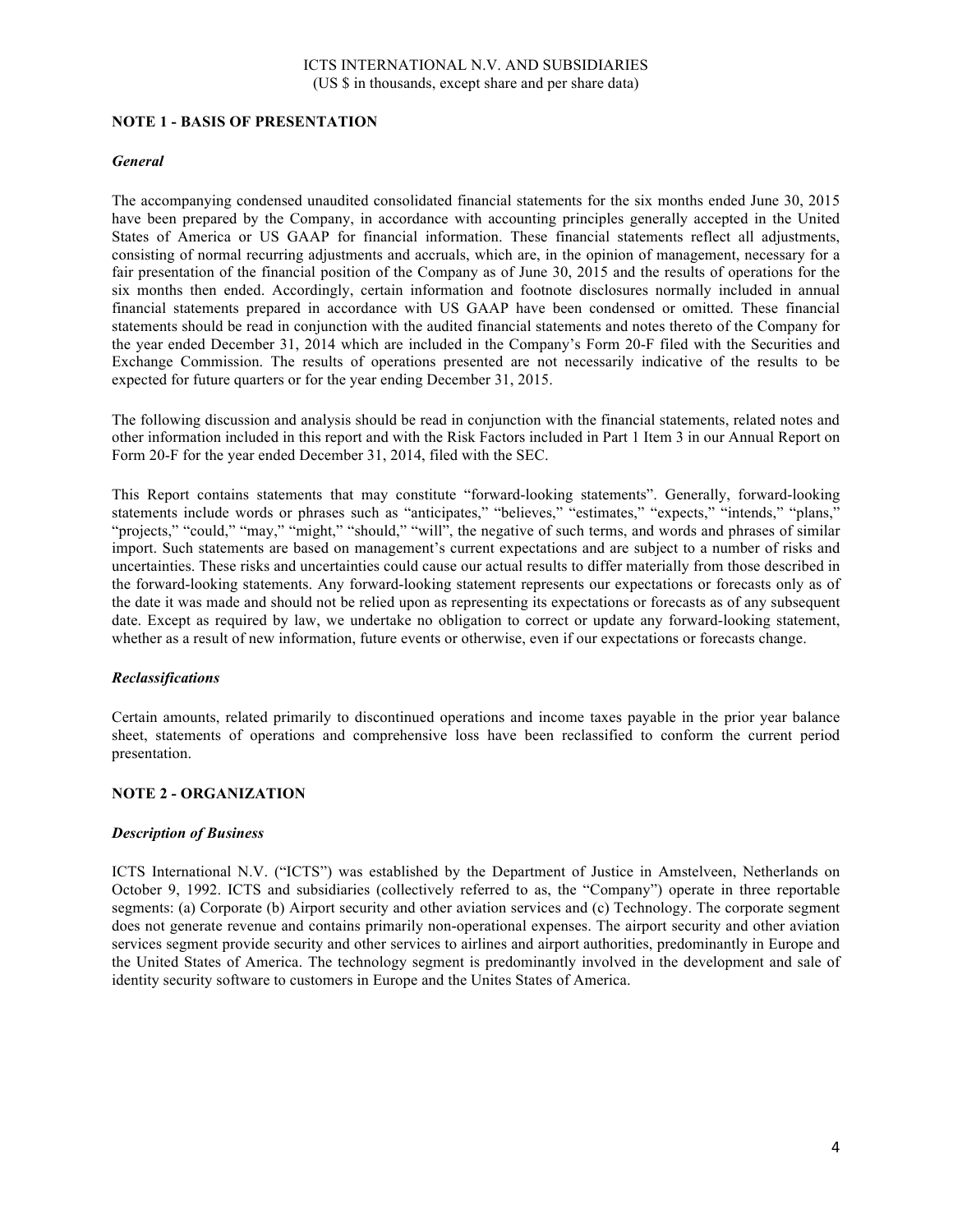# **NOTE 2 – ORGANIZATION (CONTINUED)**

### *Financial Condition*

The Company has a working capital deficit and a history of recurring losses from continuing operations and negative cash flows from continuing operations. As of June 30, 2015 and December 31, 2014, the Company has a working capital deficit of \$6,124 and \$2,455, respectively. During the periods ended June 30, 2015 and 2014, the Company incurred losses from continuing operations of \$4,254 and \$2,447, respectively. Collectively, these factors raise substantial doubt about the Company's ability to continue as a going concern.

Management believes that the Company's operating cash flows and related party/third party financing activities will provide it with sufficient funds to meet its obligations and execute its business plan for the next twelve months. However, there are no assurances that management's plans to generate sufficient cash flows from operations and obtain additional financing from related parties/third parties will be successful. In May 2014, the Company increased its borrowing capacity (before accrued interest) under the convertible notes payable to related party to \$37,000 before accrued interest.

The accompanying consolidated financial statements do not include any adjustments relating to the recoverability and classification of asset carrying amounts or the amount and classification of liabilities that might result should the Company be unable to continue as a going concern.

# **NOTE 3 - DISCONTINUED OPERATIONS**

During the year ended December 31, 2013 the Company ceased the operations of its subsidiaries in the United Kingdom (I-SEC UK), and Denmark (I-SEC Denmark). In addition, the Company committed to a plan to cease operations of its subsidiary in Belgium (I-SEC Belgium). All of the subsidiaries provided aviation security services in the respective countries.

During the year ended December 31, 2014, the Company committed to a plan to cease the operations of its subsidiary in Switzerland (I-SEC Switzerland), which provided aviation security services.

A summary of the Company's assets and liabilities from discontinued operations as of June 30, 2015 and December 31, 2014 are as follows:

|                                                        | June 30, |    | December 31, |      |
|--------------------------------------------------------|----------|----|--------------|------|
|                                                        | 2015     |    |              | 2014 |
| <b>ASSETS</b>                                          |          |    |              |      |
| <b>CURRENT ASSETS:</b>                                 |          |    |              |      |
| Cash and cash equivalents                              | \$       | 39 | \$           | 30   |
| Accounts receivable, net                               |          |    |              | 104  |
| Total current assets from discontinued operations      |          | 39 |              | 134  |
|                                                        |          |    |              |      |
| <b>LIABILITIES</b>                                     |          |    |              |      |
| <b>CURRENT LIABILITIES:</b>                            |          |    |              |      |
| Accounts payable                                       | \$       |    |              | 97   |
| Accrued expenses and other current liabilities         |          |    |              |      |
| Total current liabilities from discontinued operations |          |    |              | 102  |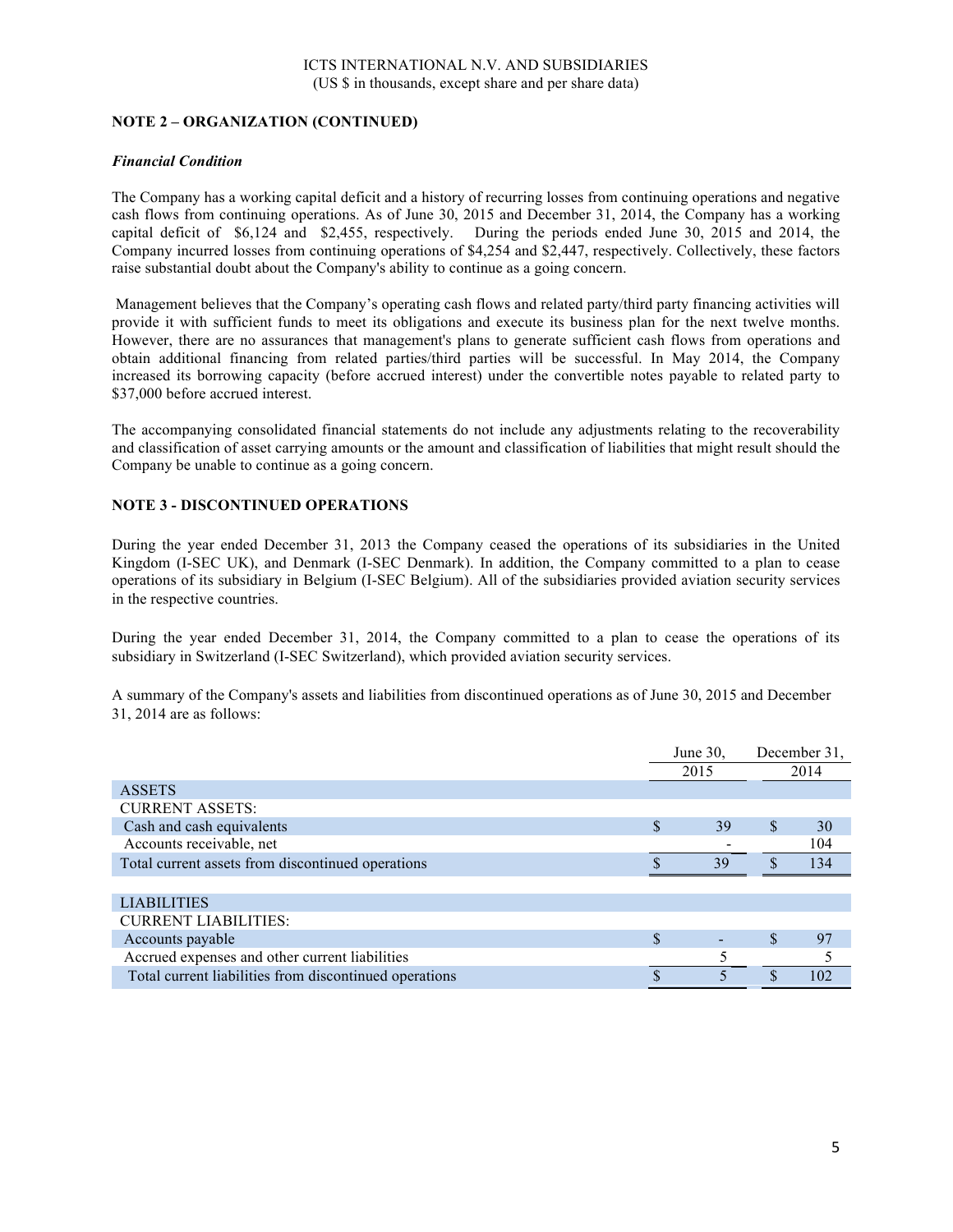# **NOTE 3 - DISCONTINUED OPERATIONS (CONTINUED)**

A summary of the Company's results from discontinued operations for the periods ended June 30, 2015 and 2014 is as follows:

|                                                       | Period ended, June 30, |    |  |       |
|-------------------------------------------------------|------------------------|----|--|-------|
|                                                       | 2015                   |    |  | 2014  |
| Revenue                                               |                        | 97 |  | 567   |
| Cost of revenue                                       |                        | 95 |  | 569   |
| Gross profit (Excess of cost of revenue over revenue) |                        |    |  | (2)   |
| Selling, general and administrative expenses          |                        |    |  | 101   |
| Operating loss                                        |                        |    |  | (103) |
| Other income, net                                     |                        |    |  |       |
| Income tax benefit                                    |                        |    |  |       |
| Loss from discontinued operations                     |                        |    |  | 103   |

# **NOTE 5 – SEGMENT AND GEOGRAPHICAL INFORMATION**

The Company operates in three reportable segments: (a) Corporate (b) Airport security and other aviation services and (c) Technology. The corporate segment does not generate revenue and contains primarily non-operational expenses. The airport security and other aviation services segment provide security and other services to airlines and airport authorities, predominantly in Europe and the United States of America. The technology segment is predominantly involved in the development and sale of identity security software to customers in Europe and the United States of America. All inter-segment transactions are eliminated in consolidation. The accounting policies of the segments are the same as the accounting policies of the Company as a whole.

The chief operating decision maker reviews the operating results of these reportable segments. The performance of the reportable segments is based primarily on loss (profit) from continuing operations. Amounts in the table bellow represent the figures of the continuing operations in the different reportable segments.

|                                          | Corporate | Airport<br>Security<br>and Other<br>Aviation<br><b>Services</b> | Technology |              | Total  |
|------------------------------------------|-----------|-----------------------------------------------------------------|------------|--------------|--------|
| Six months ended June 30, 2015:          |           |                                                                 |            |              |        |
| Revenue                                  | \$        | \$<br>84,495                                                    | \$<br>503  | \$           | 84,998 |
| Depreciation and amortization            |           | 315                                                             | 29         |              | 344    |
| Loss from continuing operations          | 1,266     | 1,126                                                           | 1,862      |              | 4,254  |
| Total assets                             | 473       | 36,277                                                          | 407        |              | 37,157 |
|                                          |           |                                                                 |            |              |        |
|                                          |           |                                                                 |            |              |        |
| Six months ended June 30, 2014:          |           |                                                                 |            |              |        |
| Revenue                                  | \$        | \$<br>82,136                                                    | \$<br>396  | $\mathbb{S}$ | 82,532 |
| Depreciation and amortization            |           | 380                                                             | 50         |              | 430    |
| Loss (Profit) from continuing operations | 1,325     | (623)                                                           | 1,745      |              | 2,447  |
| Total assets                             | 584       | 32,051                                                          | 259        |              | 32,894 |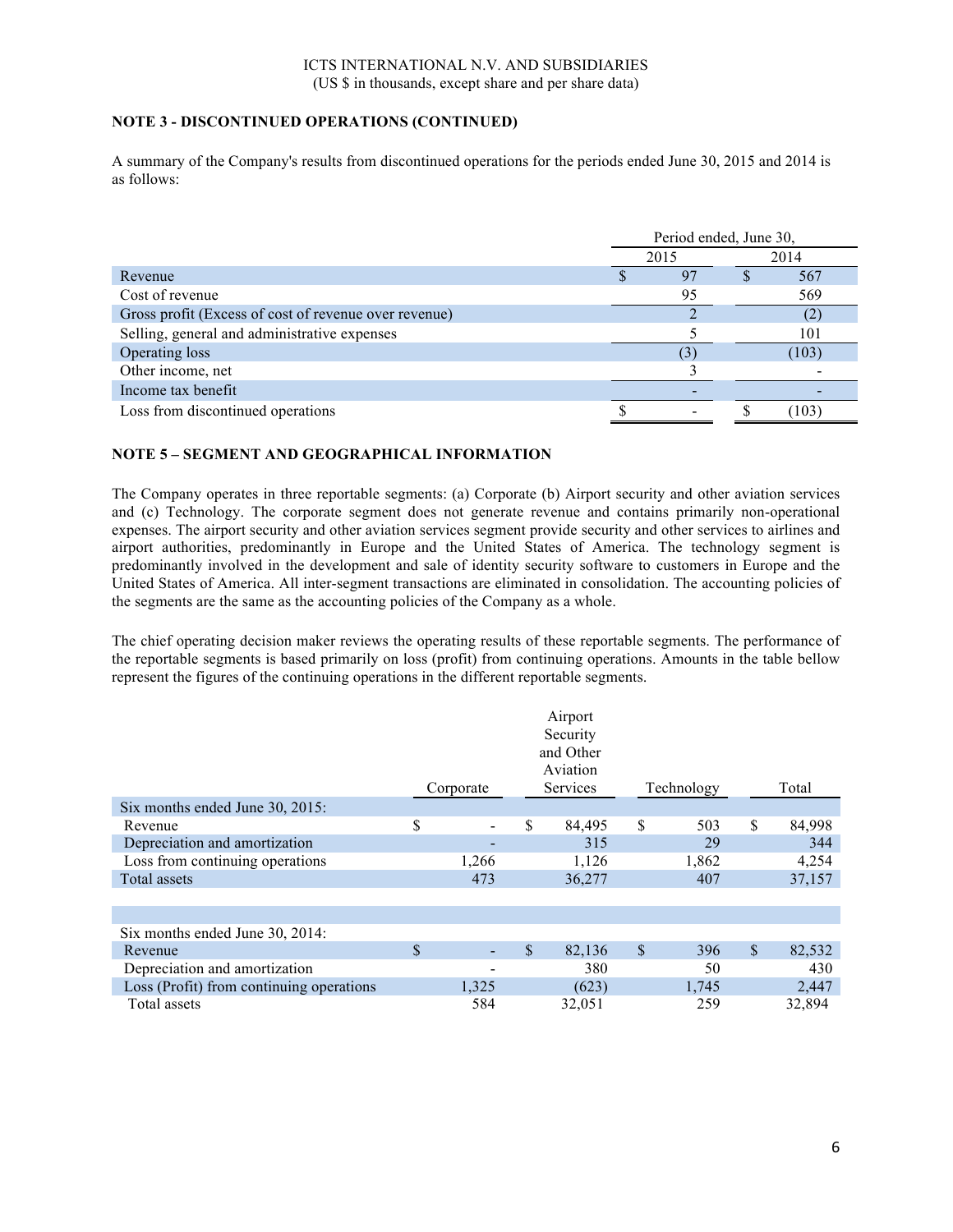# **NOTE 5 – SEGMENT AND GEOGRAPHICAL INFORMATION (CONTINUED)**

The following table sets forth, for the periods indicated, revenue generated by country:

|                          |             | Six months ended June 30, |  |  |  |
|--------------------------|-------------|---------------------------|--|--|--|
|                          | 2014        | 2014                      |  |  |  |
| <b>Netherlands</b>       | 31,091<br>S | 34,285<br>P               |  |  |  |
| Germany                  | 28,368      | 21,883                    |  |  |  |
| United States of America | 19,969      | 19,555                    |  |  |  |
| Other                    | 5,570       | 6,809                     |  |  |  |
| Total                    | 84,998<br>S | 82,532<br>S               |  |  |  |

The following table sets forth, for the periods indicated, property and equipment, net of accumulated depreciation and amortization by country:

|                          |   | June $30$ , |      |      |  |
|--------------------------|---|-------------|------|------|--|
|                          |   | 2015        | 2014 |      |  |
| Netherlands              | Φ | 510         | Φ    | 532  |  |
| Germany                  |   | 173         |      | 239  |  |
| United States of America |   | 298         |      | 433  |  |
| Other                    |   | 250         |      | 339  |  |
| Total                    |   |             | Φ    | .543 |  |

# **ITEM 2. MANAGEMENT'S DISCUSSION AND ANALYSIS OF FINANCIAL CONDITION AND RESULTS OF OPERATIONS**

## **OVERVIEW**

The following discussion and analysis should be read in conjunction with the financial statements, related notes and other information included in this report and with the Risk Factors included in Part 1 Item 3 in our Annual Report on Form 20-F for the year ended December 31, 2014, filed with the SEC.

|                                              | Period ended June 30, |           |  |
|----------------------------------------------|-----------------------|-----------|--|
|                                              | 2015                  | 2014      |  |
| Revenue                                      | 100.0%                | $100.0\%$ |  |
| Cost of revenue                              | 91.7%                 | 89.8%     |  |
| Gross profit                                 | $8.3\%$               | $10.2\%$  |  |
| Research and development expenses            | $1.6\%$               | $1.3\%$   |  |
| Selling, general and administrative expenses | $12.0\%$              | $10.1\%$  |  |
| Operating loss                               | $(5.3\%)$             | $(1.2\%)$ |  |
| Other income (expense), net                  | $0.3\%$               | $(1.7\%)$ |  |
| Loss before income tax benefit (expense)     | $(5.0\%)$             | $(2.9\%)$ |  |
| Income tax expense                           | $(0.0\%)$             | $(0.1\%)$ |  |
| Loss from continuing operations              | $(5.0\%)$             | $(3.0\%)$ |  |
| Loss from discontinued operations            | $(0.0\%)$             | $(0.1\%)$ |  |
| Net loss                                     | $(5.0\%)$             | $(3.1\%)$ |  |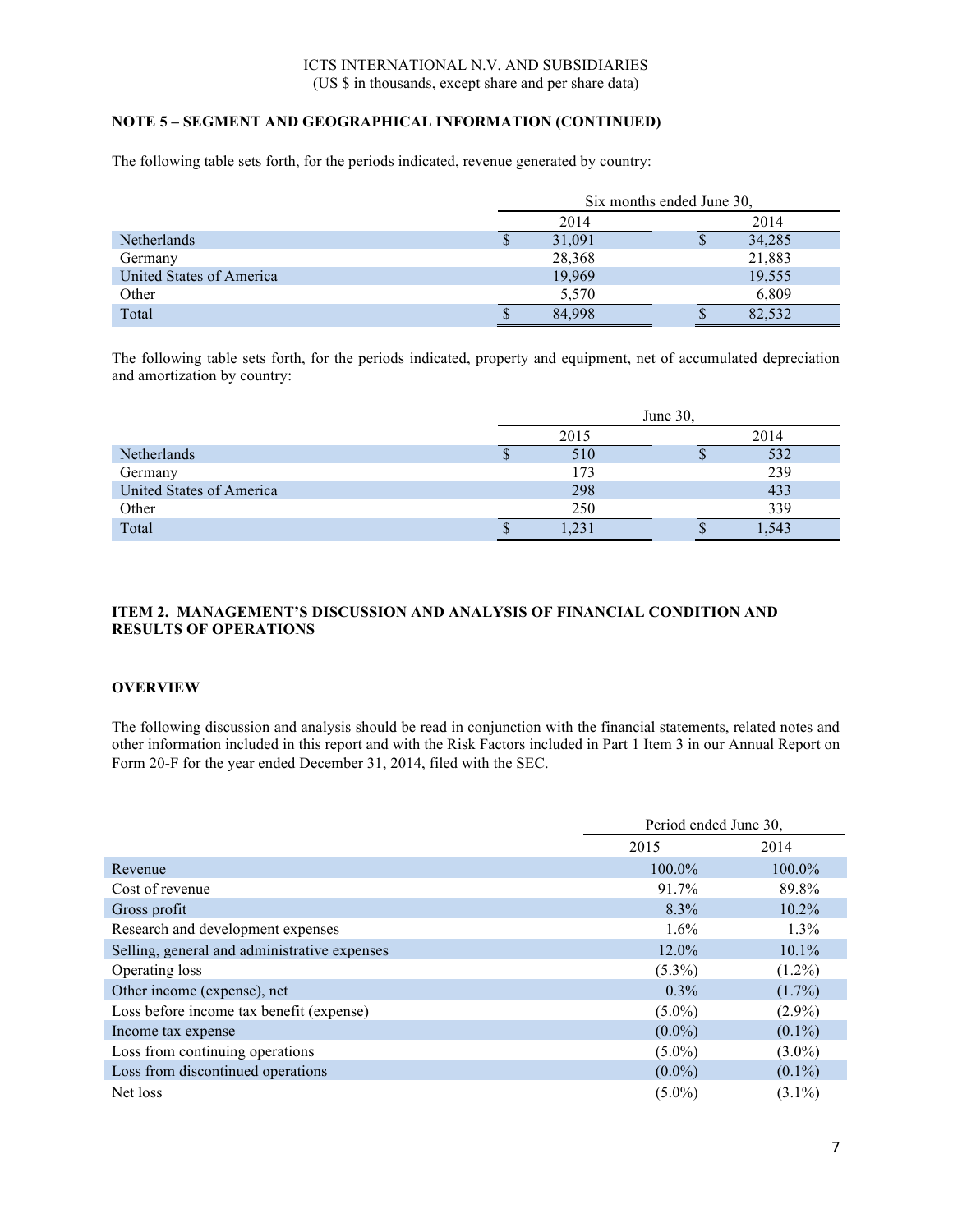### **OVERVIEW (CONTINUED)**

### **Revenue**

Revenue for the period ended June 30, 2015 was \$84,998 compared to \$82,532 in the first six months of 2014. Revenue from the European Aviation Security activities increased by \$1,945 in the first six months of 2015, mainly because of new operations in Germany. European results are affected by the translation of the Euro to the Dollar. The average exchange rate for the first six months of 2015 compared to the same period in 2014 decreased by 16%.

Revenues from other Aviation Services provided in the United States of America ("U.S.") increased by \$414 compared to the six months period ended June 30, 2014.

Revenues from the Technology segment increased by \$107 compared to the six months period ended June 2014.

### **Cost of revenue**

Cost of revenue for the period ended June 30, 2015 was \$77,907 (91.7% as percentage of revenue) compared to \$74,115 (89.8% as percentage of revenue) for the first six months of 2014. Cost of revenue as percentage of revenue increased in the first six months of 2015 compared to the comparable period in 2014 because of expenses related to increase in minimum wage at Seattle-Tacoma International Airport.

In August 2015 the Washington Supreme Court overturned a previous decision on the subject of increase of minimum wages for employees at Seattle-Tacoma International Airport starting January 1, 2014. According to the new ruling, the Company is obligated to pay the employees at that location the minimum wage according to the new rate and payment will be retroactively since January 1, 2014. As a result of the new judgment, the Company accrued additional \$2,145 for payroll and wage tax costs related to employees in this location. Without these expenses, the cost of revenue for the period ended June 30, 2015 would be \$75,762 (89.1% as percentage of revenue)

### **Research and Development ("R&D")**

R&D expenses for the period ended June 30, 2015 and 2014 were \$1,371 (1.6% as percentage of revenue) compared to \$1,095 (1.3% as percentage of revenue) for the first six months of 2014. R&D expenses increased mainly due to new personnel hired by the Company in 2015.

### **Selling, general and administrative expenses ("SG&A")**

SG&A expenses were \$10,257 for the period ended June 30,2015 (12.0% as percentage of revenue) compared to \$8,346 (10.1% as percentage of revenue) for the first six months of 2014.

In May 2015, the Board of Directors approved bonuses to certain executives in a total amount of  $\epsilon$ 1,477 (\$1,643 as of June 30, 2015), which increased the SG&A expenses for the first six months of 2015 compared to the first six months of 2014.

### **Other income (expense), net**

Other income (expense) net include mainly interest to banks, other institutions and related party regarding the Company's loans, exchange rate income (expense) and bank changes. Other income (expense), net, were \$295 (0.3% as percentage of revenue) for the first six months of 2015 compared to \$(1,369) (1.7% as percentage of revenue) for the comparable period ending June 30, 2014.